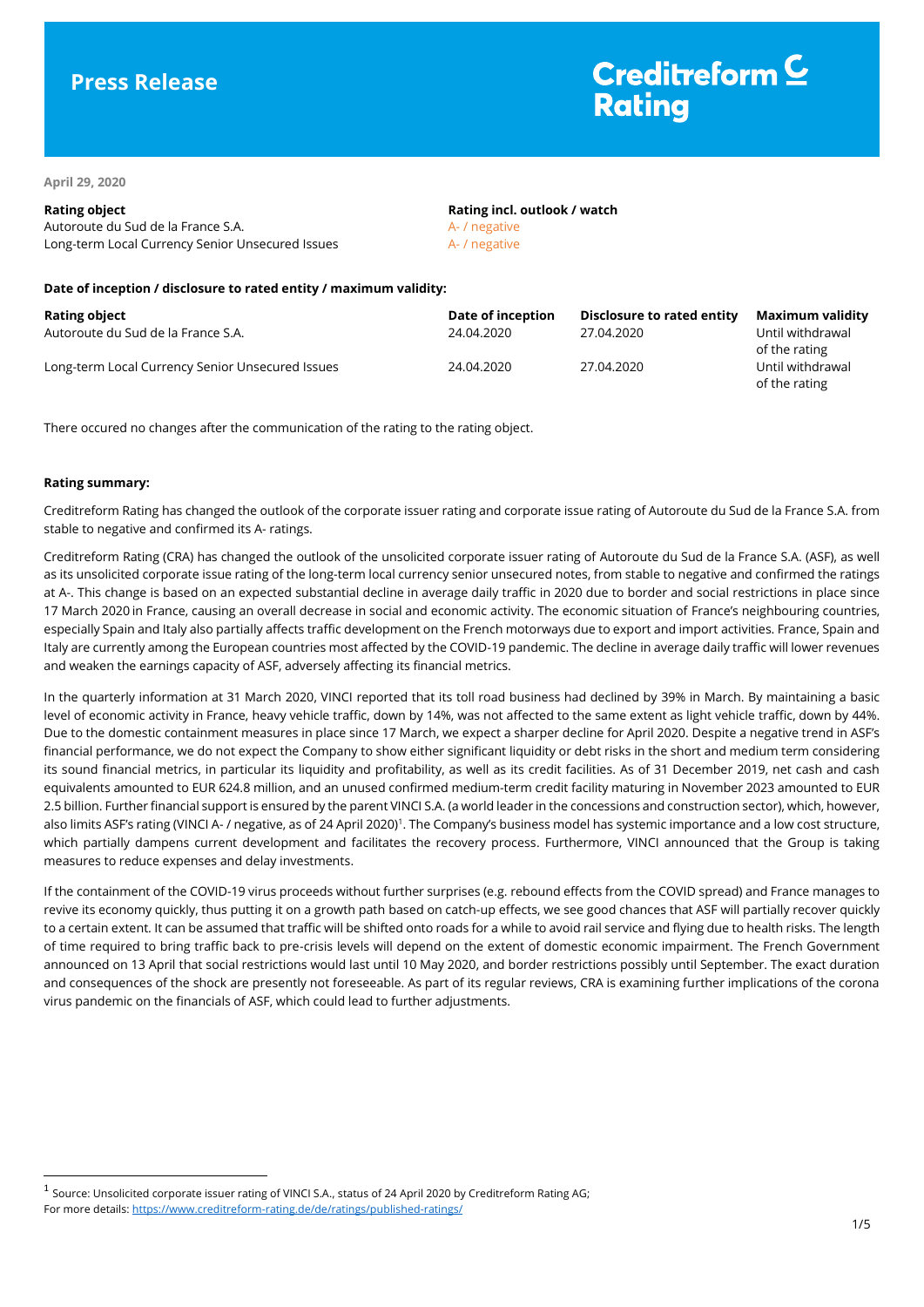

#### **Primary key rating drivers:**

- Leading motorway concession company in France (largest toll road network)
- Sound financial metrics and particularly strong liquidity and high operative profitability
- 100% owned by VINCI Group, a world leader in the concessions and construction sector
- Good access to capital markets
- Generally robust systemically important business model
- Declining revenues expected due to border and social restrictions
- Declining revenues expected due to significant worsening of French economy
- Also partly affected by the expected significant worsening of the economies in Spain and Italy
- Deterioration of key financials
- Changing Outlook of VINCI S.A, limiting the rating of ASF S.A.
- Uncertainty regarding the extent and duration of the COVID-19 pandemic

### **ESG-criteria:**

CRA generally considers ESG factors (environment, social and governance) within its rating decisions. In the case of Autoroute du Sud de la France S.A., we have not identified an ESG factor with significant influence.

A general valid description of Creditreform Rating AG, as well as a valid description of corporate ratings for understanding and assessing ESG factors in the context of the credit rating process, can be found here:

[https://www.creditreform-rating.de/pub/media/global/page\\_document/The\\_Impact\\_of\\_ESG\\_Factors\\_on\\_Credit\\_Ratings.pdf](https://www.creditreform-rating.de/pub/media/global/page_document/The_Impact_of_ESG_Factors_on_Credit_Ratings.pdf)

#### **Rating scenarios:**

*Please note: The scenarios are based on information available at the time of the rating. Within the forecast horizon, circumstances may occur that could lead to a change of the rating out of the indicated range.*

#### Best-case scenario: A-

In the best-case scenario, we forecast a falling revenue volume against the background of the COVID 19 pandemic, thus lowering profitability. Despite the decrease, the financial metrics contain enough headroom to comply with the A- rating. This scenario is based on the assumption that the social restrictions will not last longer than three months, and border restrictions no longer than six months. The French economy, benefitting from catch-up effects, will begin to recover in the second half of the year, hence also ASF.

#### Worst-case scenario: BBB+

In the worst-case scenario, we take into account a markedly stronger decrease in revenues and earnings and a significant deterioration in key financial figures. The financial metrics are also adversely affected by higher leverage. We assume that the economic situation in France is severely impaired by extended containment restrictions, slowing the recovery process in traffic, which could last up to several years. A recovery of the relevant neighboring countries in 2020 is also not foreseeable.

#### **Analysts / Person approving (PAC):**

| <b>Name</b>         | <b>Function</b> | <b>Email-Address</b>               |
|---------------------|-----------------|------------------------------------|
| Christina Sauerwein | Lead analyst    | C.Sauerwein@creditreform-rating.de |
| Christian Konieczny | Analyst         | C.Konieczny@creditreform-rating.de |
| Artur Kapica        | <b>PAC</b>      | A.Kapica@creditreform-rating.de    |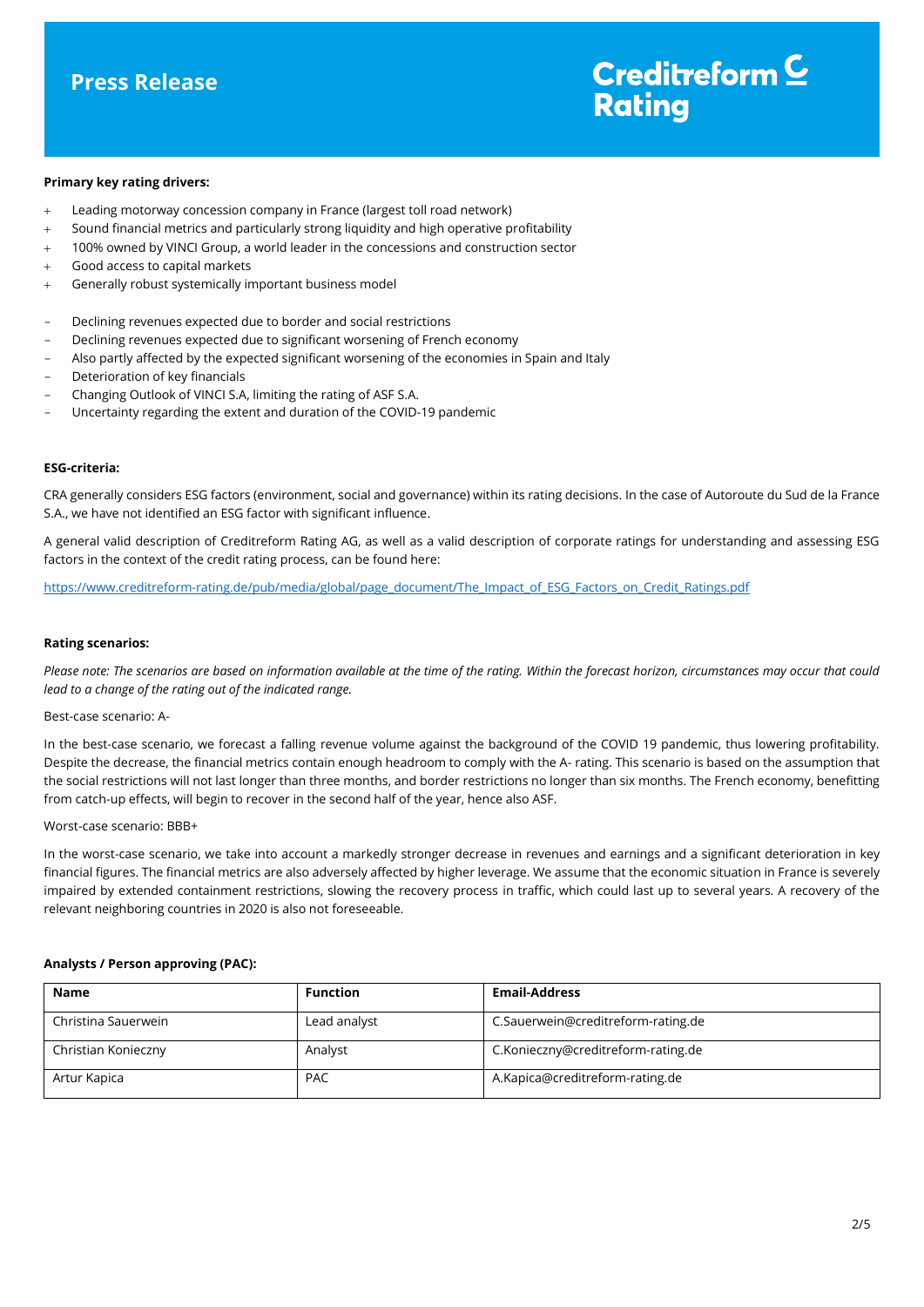# **Press Release**

#### **Initital rating:**

| <b>Rating object</b>                                              | Event             | <b>Rating created</b> | <b>Publication date</b> | <b>Monitoring until</b> | Result      |
|-------------------------------------------------------------------|-------------------|-----------------------|-------------------------|-------------------------|-------------|
| Corporate issuer rating of Autoroute<br>du Sud de la France, S.A. | Initial<br>rating | 12.04.2017            | 24.04.2017              | 08.08.2019              | A- / stable |
| LT LC Senior unsecured issues                                     | Initial<br>rating | 05.10.2018            | 15.10.2018              | 08.08.2019              | A- / stable |

### **Status of solicitation and information basis:**

The present rating is an **unsolicited** rating. The rating object participated in the creation of the rating as follows:

| Unsolicited Corporate Issuer / Issue Rating            |     |
|--------------------------------------------------------|-----|
| With rated entity or related third party participation | No  |
| With access to internal documents                      | No. |
| With access to management                              | No  |

## **Rating methodology / Version / Date of application:**

| Rating                    | Version | Date       | Website                                                                                |
|---------------------------|---------|------------|----------------------------------------------------------------------------------------|
| methodology               | number  |            |                                                                                        |
| <b>Corporate Ratings</b>  | 2.3     | 29.05.2019 | https://www.creditreform-                                                              |
|                           |         |            | rating.de/pub/media/global/page_document/Rating_Methodology_Corporate_Ratings_2.3.pdf  |
| Non-financial             | 1.0     | October    | https://www.creditreform-                                                              |
| Corporate<br><b>Issue</b> |         | 2016       | rating.de/pub/media/global/page_document/Rating%20Methodology%20Non-                   |
| Ratings                   |         |            | Financial%20Corporate%20Issue%20Ratings.pdf                                            |
| Rating Criteria and       | 1.3     | January    | https://www.creditreform-                                                              |
| Definitions               |         | 2018       | rating.de/pub/media/global/page_document/CRAG_Rating_Criteria_and_Definitions_v1_3_01- |
|                           |         |            | 2018.pdf                                                                               |

## **Regulatory requirements:**

In 2011 Creditreform Rating AG was registered within the European Union according to EU Regulation 1060/2009 (CRA-Regulation). Based on the registration Creditreform Rating AG (CRA) is allowed to issue credit ratings within the EU and is bound to comply with the provisions of the CRA-Regulation.

#### **Conflict of interests**

No conflicts of interest were identified during the rating process that might influence the analyses and judgements of the rating analysts involved or any other natural person whose services are placed at the disposal or under the control of Creditreform Rating AG and who are directly involved in credit rating activities or in approving credit ratings and rating outlooks.

In the event of providing ancillary services to the rated entity, Creditreform Rating AG will disclose all ancillary services in the credit rating report.

#### **Rules on the presentation of credit ratings and rating outlooks**

The approval of credit ratings and rating outlooks follows our internal policies and procedures. In line with our "Rating Committee Policy", all credit ratings and rating outlooks are approved by a rating committee based on the principle of unanimity.

To prepare this credit rating, Creditreform Rating AG has used following substantially material sources:

Corporate issuer rating:

- 1. Annual report
- 2. Website
- 3. Internet research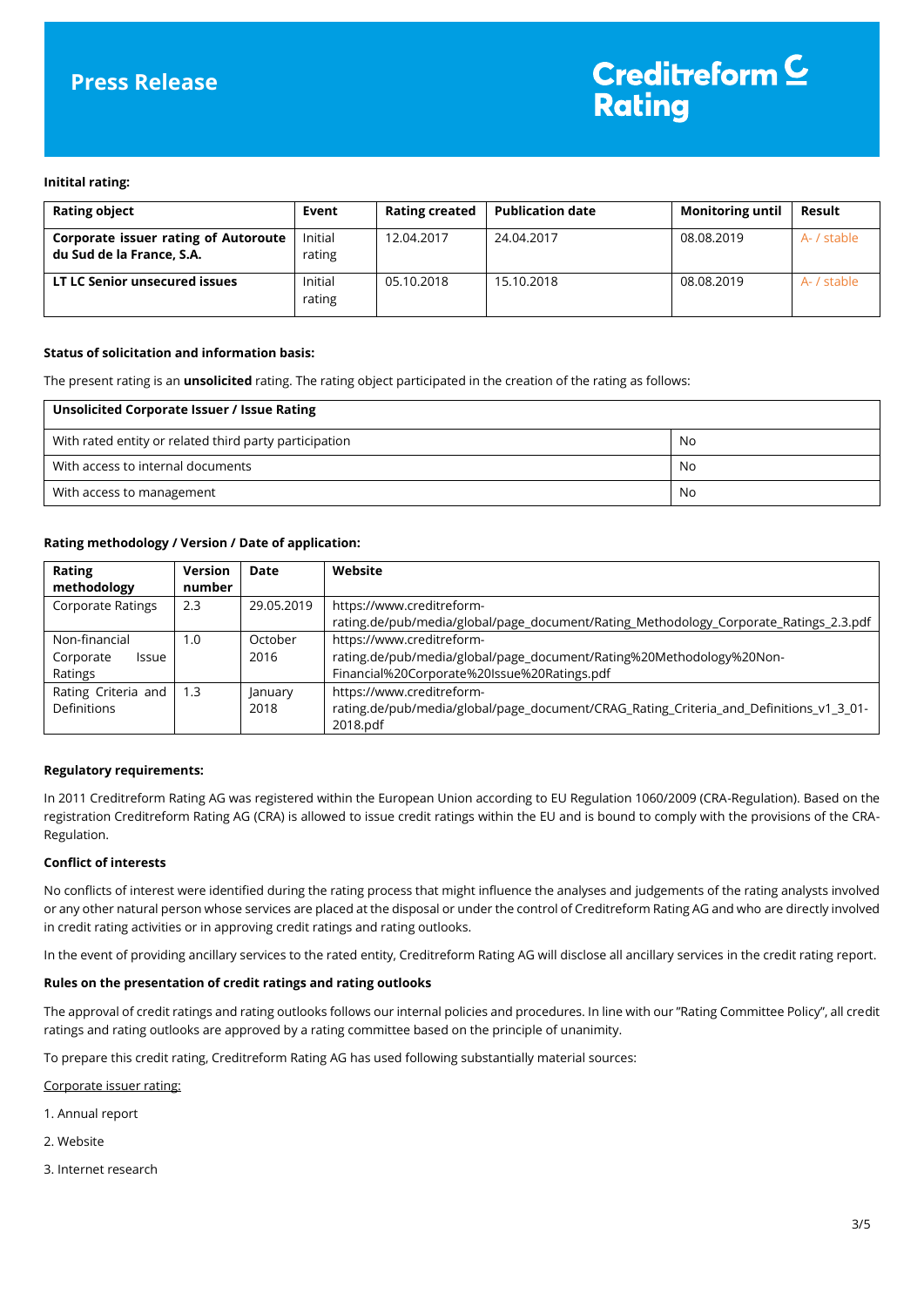# Creditreform  $\subseteq$ **Rating**

#### Corporate issue rating:

1. Corporate issuer rating incl. information used for the corporate issuer rating

2. Documents on issues / instruments

There are no other attributes and limitations of the credit rating or rating outlook other than those displayed on the Creditreform Rating AG website. Furthermore, Creditreform Rating AG considers as satisfactory the quality and extent of information available on the rated entity. With respect to the rated entity, Creditreform Rating AG regarded available historical data as sufficient.

Between the time of disclosure of the credit rating to the rated entity and the public disclosure, no amendments were made to the credit rating.

The Basic Data Information Card indicates the principal methodology or version of methodology that was used in determining the rating, with a reference to its comprehensive description.

In cases where the credit rating is based on more than one methodology or where reference only to the principal methodology might cause investors to overlook other important aspects of the credit rating, including any significant adjustments and deviations, Creditreform Rating AG explains this fact in the credit rating report and indicates how the different methodologies or other aspects are taken into account in the credit rating. This information is integrated in the credit rating report.

The meaning of each rating category, the definition of default or recovery and any appropriate risk warning, including a sensitivity analysis of the relevant key rating assumptions such as mathematical or correlation assumptions, accompanied by worst-case scenario credit ratings and bestcase scenario credit ratings are explained.

The date at which the credit rating was initially released for distribution and the date when it was last updated, including any rating outlooks, is indicated clearly and prominently in the Basic Data Information Card as a "rating action"; initial release is indicated as "initial rating", other updates are indicated as an "update", "upgrade" or "downgrade", "not rated", "confirmed", "selective default" or "default".

In the case of a rating outlook, the time horizon is provided during which a change in the credit rating is expected. This information is available within the Basic Data Information Card.

In accordance with Article 11 (2) EU-Regulation (EC) No 1060/2009, a registered or certified credit rating agency shall make available, in a central repository established by ESMA, information on its historical performance data including the rating transition frequency and information about credit ratings issued in the past and on their changes. Requested data are available at the ESMA website: https://cerep.esma.europa.eu/cerepweb/statistics/defaults.xhtml.

An explanatory statement of the meaning of Creditreform Rating AG's default rates are available in the credit rating methodologies disclosed on the website.